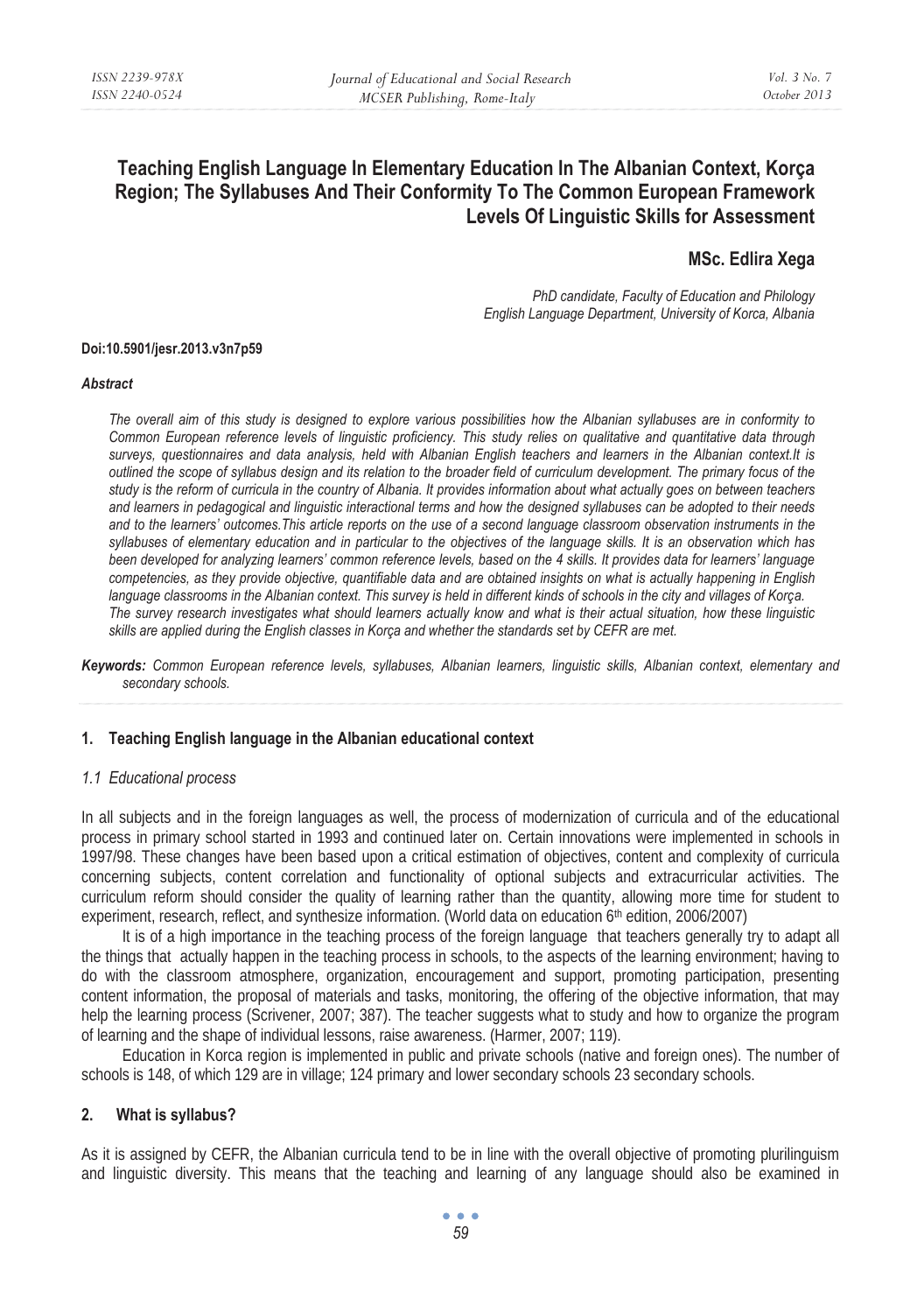conjunction with the provision for other languages in the education system and the paths which learners might choose to follow in the long term in their efforts to develop a variety of language skills (Common European Framework of references, 2001; 169).

Definition of syllabus

- I would like to draw attention to a distinction . . . between curriculum or syllabus, that is its content, structure, parts and organization, and, what in curriculum theory is often called curriculum processes, that is curriculum development, implementation, dissemination and evaluation. The former is concerned with the "what" of curriculum: what the curriculum is like or should be like; the latter is concerned with the "who" and "how" of establishing the curriculum. (Stern 1984: 10-11)
- The syllabus replaces the concept of 'method', and the syllabus is seen as an instrument by which the teacher, with the help of the syllabus designer, can achieve a degree of 'fit' between the needs and aims of the learner and the activities which will take place in the classroom. (Yalden 1984: 14)
- Any syllabus will express—however indirectly—certain assumptions about language, about the psychological process of learning, and about the pedagogic and social processes within a classroom. (Breen 1984: 49)
- According to Candlin syllabuses are localized and are based on accounts and records of what actually happens at classroom levels as teachers and learners apply a given curriculum to their own situation. These accounts can be used to make subsequent modifications to the curriculum, so that the developmental process is ongoing and cyclical. (Candlin 1984; 29)
- An important step in the development of a language program is identifying learning goals. Nunan clearly presented goals, which are defined as general activities in which the learners will engage in real-world target language use (Nunan, 1996):
- To contribute to the intellectual, personal, and vocational development of the individual.
- To develop and maintain a sense of confidence and self-worth.
- To acquire the competence to use English in real-life situations for the development and maintenance of interpersonal relationships and to take part in interpersonal encounters through sharing factual information.
- To develop communicative skills in order to acquire, record, and use information from a variety of aural and written sources.
- To develop mastery over the English language as a linguistic system and to have some knowledge of how it works at the levels of phonology, morphology, and syntax.

# **3. The syllabus designed for elementary educational system in Albania, Korça region, according to linguistic skills.**

Education should offer to the learner the necessary resources that build the knowledge and also the opportunity to exploit its own potential, by finding there a motivation to subsequent overruns. To this extend, didactics aims to create situations that allow the learner to make learning meaningful in that way they achieve their objectives: knowing, understanding, applying, analyzing, criticizing and inventing. The role of teaching is to guide the learner to acquire that reliable information about the nature of things and invest this information in the broader dynamics of research and creation (Sabbath; 39, 1984)

Syllabuses and curricula are an essential part of education. They are established by the government and by the Institute of Curricula and Training, part of the Ministry of Education in Albania. They come in the form of a set of educational principles, guidelines for teachers to follow and implement and adapt in their practice. They are designed to help teachers build their syllabus. They incorporate the latest research in teaching foreign languages and proposals of the Common European Framework of reference.

All the syllabuses are built and based on the age groups' interests and characteristics, and it largely contributes in the independent, intellectual and socio-cultural development of the learners. They aim the linguistic, intellectual and cultural development of the learners, by developing critical thinking learners; independence, by eliciting different forms of individual and group work.

On the other side all the goals, ideas and topics presented in syllabuses, interact with and are more accommodated to each teacher's personality, experience and preconceptions, and result in a teaching style or a plan of action that the teacher seeks to implement in the classroom. (Richards & Nunan (ed.), 2002; 270)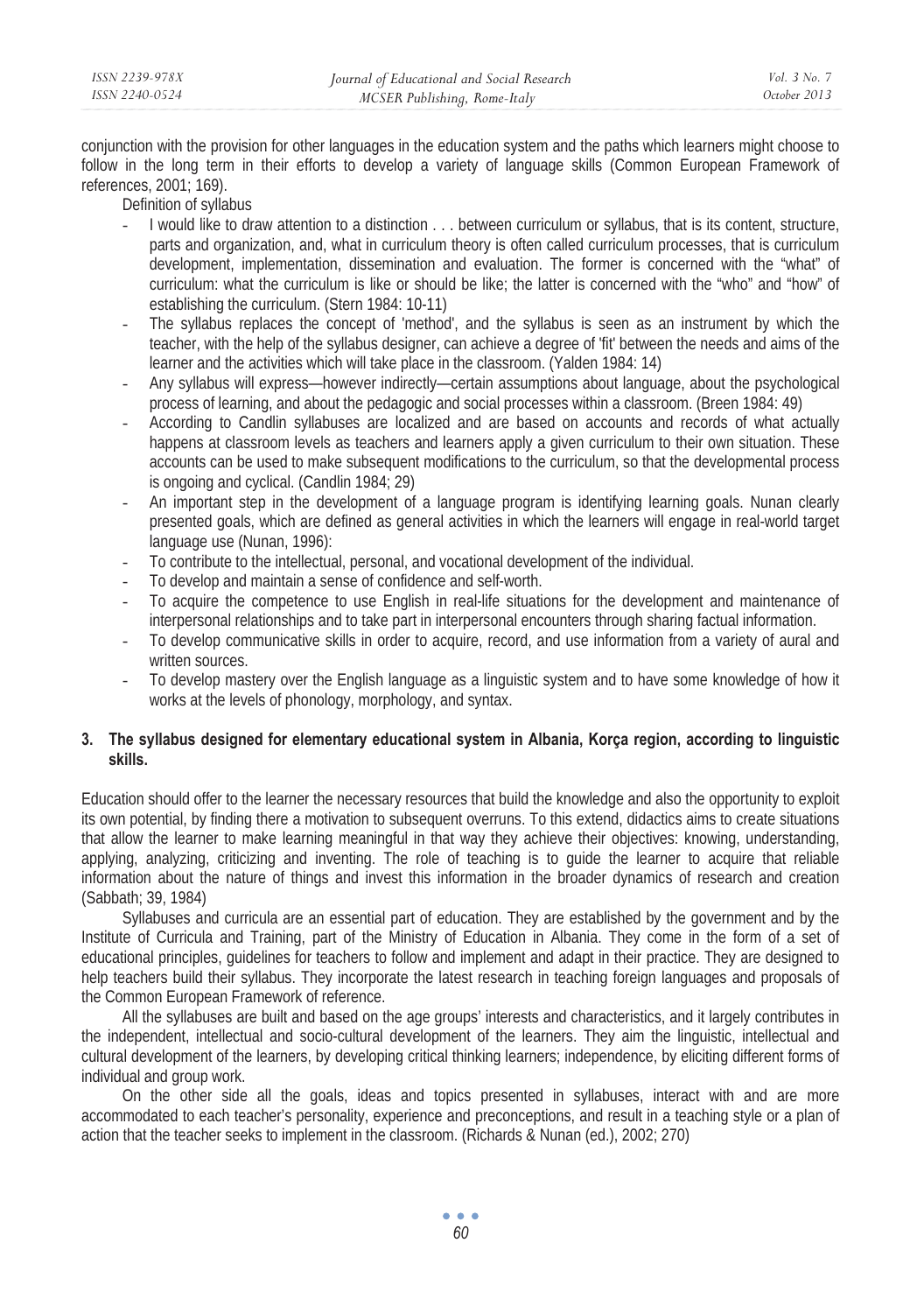# **4. The syllabuses designing principles**

The syllabus is a specification of a teaching program or pedagogic agenda, which defines a particular subject for a particular group of learners. It is a formulation of pedagogic goals; it is an instrument of educational policy as well. The goals are formulated not only in reference to pedagogic effectiveness but also in accordance with ideological positions concerning the nature of education in general, what Clark refers to as "educational value systems" (Widdowson, 2008; 127)

Syllabuses inspire the teacher to introduce methodological innovations in the planning and execution of activities in the classroom , which are consistent in some way with the conception of content .The main purpose of syllabus , is to alter the perspectives of teachers , and provide them with a different set of guidelines.( Widdowson, 2008 ;129).

The syllabuses, designed for the Albanian educational system, as the other syllabuses, are designed on a common national basis. This basis is filled in every teaching system, and in every school is based on and according to the social, cultural and economic characteristics of every region. The parameters of the national curricula are introduced in the intercommunity of didactics principles and the orientations that that teachers should follow for applying in their practice and adapting with the syllabus and in conformity with the selected textbooks.

These international curricular parameters integrate the research reality in the foreign languages didactics and the proposals of Common European framework for languages.

## **5. The structure of the syllabus. - Elementary education**

Based on the law, the syllabus, of primary and secondary education, should be based on a common national basis. This basis is completed in each teaching system by a certain diversified party, according to the social, economical, cultural characteristics of each region. English curriculum for the elementary education is designed in accordance with the National Curriculum of Modern Languages for the Pre-University public Education, the Common European Framework of Reference for Languages in order to respond to an open society according to the needs that lie ahead teaching and to the acquisition of the English language in Albania (IKT; 2007-2008).

The Common European Framework of References for languages (CEFR) shows major categories of language use at each of the six levels. It is intended to help learners to profile their main language skills, and decide at which level they might look at a checklist of more detailed descriptors in order to self-assess their level of proficiency.

 $3<sup>rd</sup>$  Grades of the elementary education in Albanian context, start with level A1 and it is concentrated on understanding the language mainly by listening, responding in different ways with gestures, miming, written or orally, repetition and use of structures, basic words and phrases of English.

This level continues in the 4<sup>th</sup> and 5<sup>th</sup> Grades .The knowledge acquired in the two previous years are gradually enriched by motivating students of this age group. This program prepares the learner to pass to a new and more advanced level in terms of intercultural language .

In the  $6<sup>th</sup>$  and  $7<sup>th</sup>$  Grade, language acquisistion makes a step forward, by passing into level A2. The learner extends the knowledge about the culture of English-speaking countries, by further expanding his general knowledge.

The 8<sup>th</sup> Grade continues continue with level  $A2+$  by preparing to pass to level B1 and the learners are able to talk about the world around him, by expanding his knowledge about the culture of English-speaking countries, as well as his general knowledge.

Language acquisition in the  $9<sup>th</sup>$  grade continues with level B1. The syllabus presents linguistic knowledge, communication skills, and cultural values through which the learner reinforces and deepens the student's knowledge acquired in previous classes by increasing its expressive skills in English. It serves on the overall linguistic, socio-cultural and intellectual formation of learners (IKT, 2007-2008)

The syllabus for Grades 3-9 English language of the elementary education has as the object of study levels A1-B1 and the creation of sustainable communication skills and knowledge of students' socio cultural knowledge as initial user of the English language from the third to ninth grade elementary education, according to the Common European Framework of References.

English language syllabus in grades 3-9 enables learners of English in all four linguistic aspects (listening, speaking, reading and writing) and help students to acquire information and recognize the linguistic and cultural reality of English-speaking countries, understand the nature of a foreign language, and by relying on the knowledge of the native language to realize the relation of the foreign language with other subjects. (IKT Syllabus 2007- 2008)

English language in elementary school system (education) in Albania is held in classes 3 and 7 at 2 classes per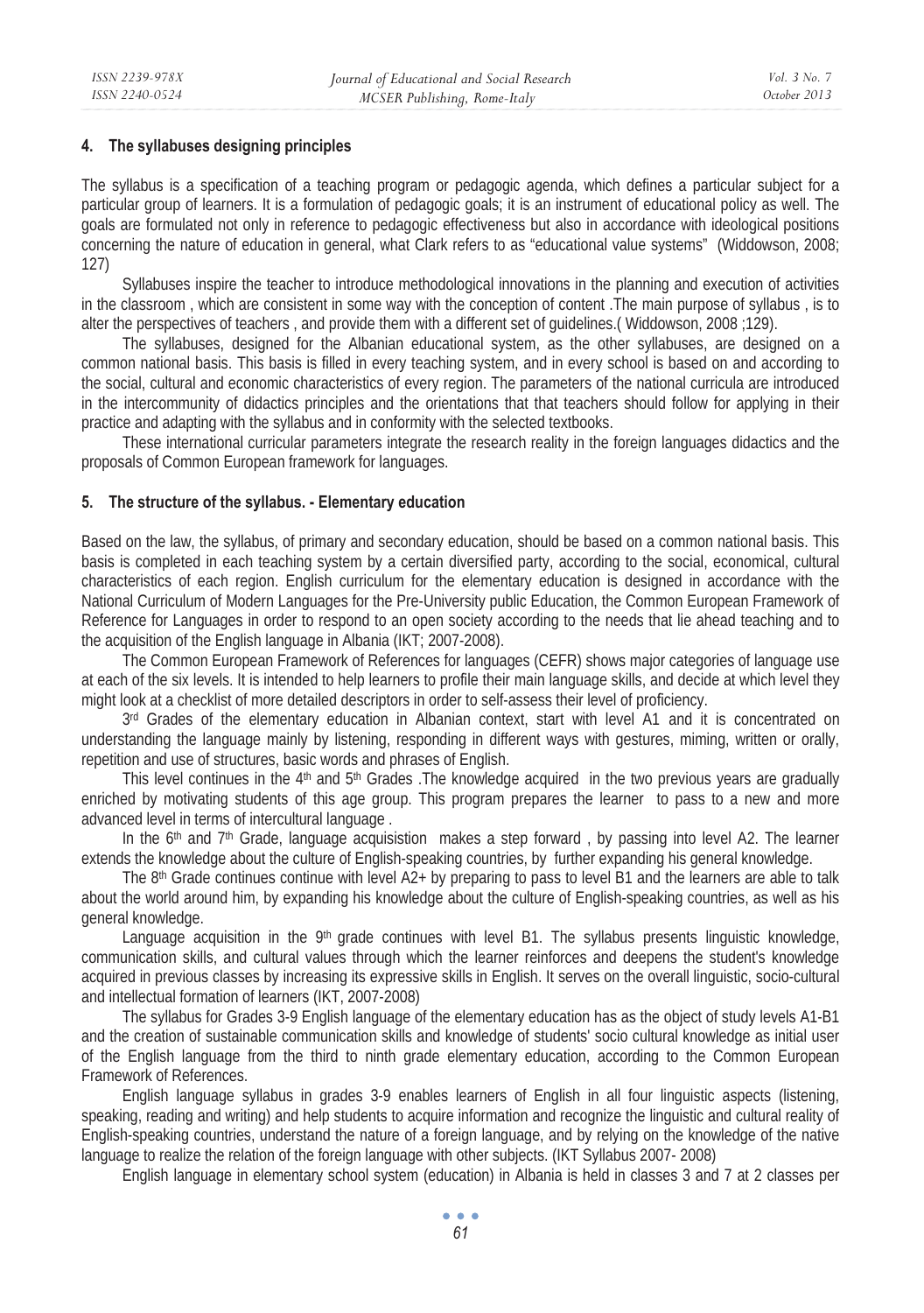| <b>Class</b>    | Classes per week | <b>Number of weeks</b> | Total |
|-----------------|------------------|------------------------|-------|
| 3rd             |                  | 35                     |       |
| 4 <sup>th</sup> |                  | 35                     | 70    |
| 5 <sup>th</sup> |                  | 35                     |       |
| 6 <sup>th</sup> |                  | 35                     |       |
| 7 <sup>th</sup> |                  | 35                     | 70    |
| 8th             |                  | 35                     | 105   |
| <b>gth</b>      |                  | 35                     | 105   |

week and in the 8th and 9th grade at 3 classes per week. Respectively:

The syllabus of each grade is divided in: Communication and cultural education (32 classes), linguistic education (28) and free classes(10) ; for classes  $3<sup>rd</sup>$  up to  $7<sup>th</sup>$ . Communication and cultural education (57classes), linguistic education (38) and free classes (10) for 8th and 9th grade.

Total number of classes for elementary school is 560.

Common European framework of references provides guidance on the number of guided teaching hours needed to fulfill the aims of each CEF level. These teaching hours are 60 minutes:

A1 level- Approximately 90 - 100 hours

A2 level- Approximately 180 - 200 hours

B1 level- Approximately 350 - 400 hours

These guided teaching hours are the hours during which the learner is in a formal learning context such as the classroom. In total they are approximately 400 teaching hours 60 minutes, or converted in 45 minutes teaching hours are 533 hours. If we see the concordance of the syllabuses of the Institute of Curricula and Training of the Ministry of Education in Albania, it results that in the Elementary education that includes levels A1- B1, the total number of 45 minutes teaching hours is 560. If they are converted into 60 minutes teaching hours they are 420.

More or less the total number of hours is nearly the same.

Below there are presented some data analysis and are drawn some statistics on the actual situation in Albania elementary schools, taken randomly, in Korca region; 6th and 8th grades.

# **6. The study. Learners survey in elementary schools of Korca region; their linguistic achievements. How syllabuses meet the Albanian learners linguistic needs in English language. Observation and comparisons.**

Language skills are often divided into 2 types; *Receptive skills* – a term used for reading and listening, skills where meaning is extracted from the discourse. *A productive skill is* a term for speaking and writing skills where students actually have to produce language themselves. (Harmer; 2007, 265)

 It is made a comparison of syllabus of elementary education in the different schools levels of Korca city and villages; whether there is a concordance to the Common European Reference levels.

## **7. The aim of the survey**

This survey is focused in comparing the actual objectives designed by the Institute of Curricula and Training in Albania and Common European Framework of References (CEFR) that help learners actualize linguistic elements which are in accordance with the proper levels for each grade in elementary education and what learners have actually reached in different grades. The objectives of the syllabus pay special attention to accuracy and fluency of these linguistic elements in certain situations discourse, so that students can increase the level of self awareness in the use of linguistic knowledge.( IKT; 2010)

## **8. Methodology**

The research presented here is a part of my doctorate thesis in which multiple samples of learners of elementary and secondary education were compiled over the year 2013. This study is based on some data collection, questionnaires, and survey realized with Albanian learners of English language in Korca city and its villages. All the data analysis is presented in different graphs. Learners were required to complete a questionnaire that examines their actual achievements in linguistic skills. They demonstrate their understanding and the English language acquisition at the level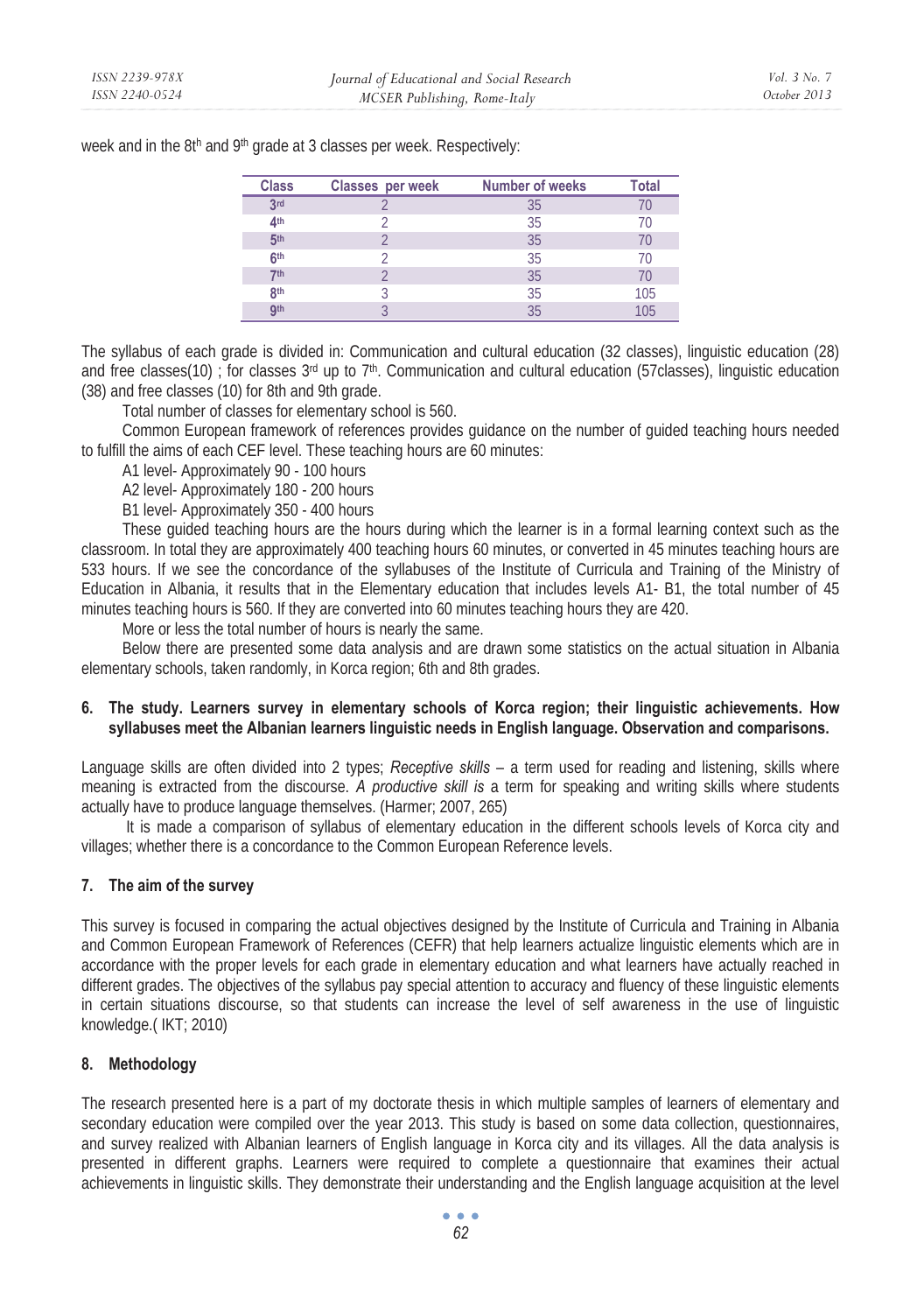| ISSN 2239-978X | Journal of Educational and Social Research | <i>Vol.</i> 3 No. 7 |
|----------------|--------------------------------------------|---------------------|
| ISSN 2240-0524 | MCSER Publishing, Rome-Italy               | October 2013        |

they belong to. This research derives its reliability from providing enough information to be able to make reasonable "comparisons" to situations in the Albanian contexts.

The classrooms survey data were analyzed both qualitatively and quantitatively, by drawing assumptions, principles, and even values about truth and Albanian teaching reality.

The qualitative analysis, which involved an examination of linguistic skills, revealed that classes taken into question belonged to different levels, different schools, and they use different English textbooks, but was based in the same syllabus. The "can do" statements that learners are supposed to assess themselves are selected based on the self assessment grid of the Common European Framework of References and on the objectives designed by the syllabuses of the Institute of Curricula and training, part of the Ministry of Education.

This analysis is clear and transparent, by showing the actual and real level of the Albanian learners in English language.

The quantitative analyses was conducted with questionnaires hand out to learners for analyzing what should learners actually know and what is their actual situation, how these linguistic skills are applied during the English classes in Korça and whether the standards set by CEFR are met. The principal findings of the study are evidences of the differences in knowledge and attitude of the learners, after they have acquired the sufficient knowledge, by doing a selfassessment.

Learners' levels differ depending on schools - urban and rural areas, and on methods being used.

The survey is held for a period of 3 months in different schools of Korça region.

In this study are taken these schools groups; 6<sup>th</sup> and 8<sup>th</sup> grades:

- a. Elementary public schools- urban area
- b. Elementary public school- rural area
- c. Elementary private Albanian school- urban area
- d. Elementary private foreign (Greek) school- urban area.

Based on this are reported the overall results of the survey:

The questionnaire consists in 15 questions divided by 4 skills; because the questions are numerous it is not possible to report all of them here. Instead, the results reported here are collected and grouped according to the skills. The results are presented in percentages, explained and presented in chart bars.

The questionnaire and the survey is held with a total number of 622 learners, 300 of them belong to the  $6<sup>th</sup>$  grades and 322 belong to 8<sup>th</sup> Grades, age groups of 12-14 Years old, with different backgrounds and belonging to different social levels.

|                                                                 | Nr. of learners 6th Grades<br>Elem. public schools- urban area                  | Nr. of learners 8th Grades<br>Elem. public schools- urban area                       |  |
|-----------------------------------------------------------------|---------------------------------------------------------------------------------|--------------------------------------------------------------------------------------|--|
| Elem. public school using<br>foreign authors' textbook          | 45                                                                              | 67                                                                                   |  |
| Elem. public school using<br>Albanian authors' textbook         | 60                                                                              | 50                                                                                   |  |
|                                                                 | Nr. of learners 6 <sup>th</sup> Grades<br>Elem. public schools -urban and rural | Nr. of learners 8 <sup>th</sup> Grades<br>Elem. public schools -urban and rural area |  |
|                                                                 |                                                                                 |                                                                                      |  |
| Elem.public school rural area-<br>using foreign authors         | 45                                                                              | 33                                                                                   |  |
| Elem. public school- urban<br>area- using foreign authors       | 45                                                                              | 67                                                                                   |  |
|                                                                 | Nr. of learners 6 <sup>th</sup> Grades Elem. private<br>schools-urban area      | Nr. of learners 8 <sup>th</sup> Grades Elementary<br>private schools-urban area      |  |
| <b>Elementary Albanian private</b><br>school - urban area       | 52                                                                              | 60                                                                                   |  |
| <b>Elementary Foreign private</b><br>school (Greek)- urban area | 53                                                                              | 45                                                                                   |  |
| Total                                                           | 300                                                                             | 322                                                                                  |  |
|                                                                 | 622                                                                             |                                                                                      |  |

#### **9. Discussion of the findings**

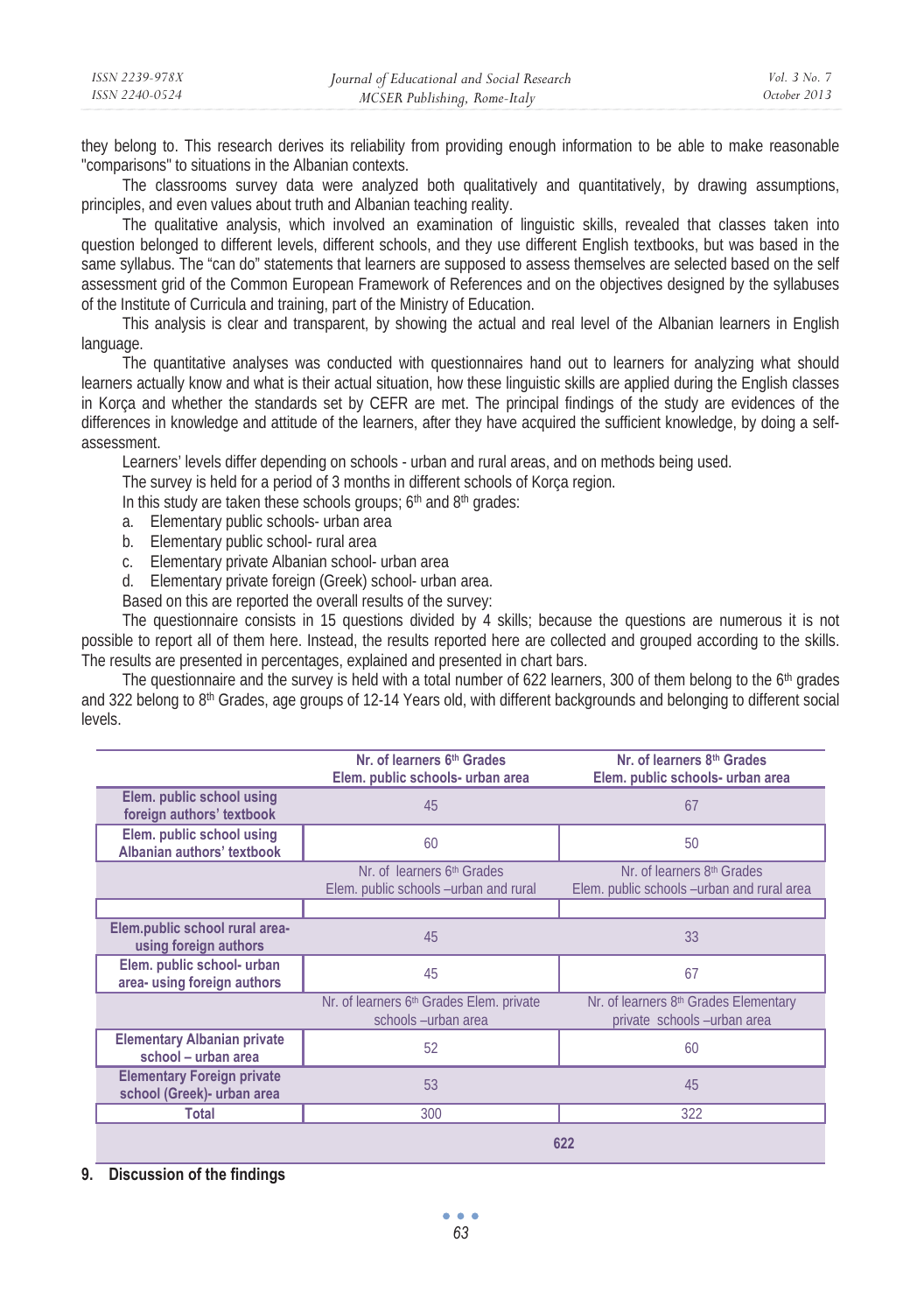As it is presented above, there are taken into analysis the Elementary schools grouped in this way and the data will be compared based in these groupings. In each graph, in the vertical axis, are clearly presented the percentages of each level of the interviewed learners. The corresponding assessments are presented in colors and linguistic skills are presented in the horizontal axis.

The comparison is held in this way:

# *9.1 6th Grades- Level A2.2*

# *9.1.1 Elementary public schools- urban area*

- Elementary public school "Pandeli Cale" using Albanian authors' textbook. -"Off we go 6"- Arberia Press.
- Elementary public school "Mesonjetorja I Shqipe "- using foreign authors' textbook., "Access 2 Express publishing Press.



 As it is clearly presented, from the total of 105 interviewed learners in these grades, the highest percentage in possessing very well the 4 linguistic skills is in Elementary Public-school, using foreign authors' textbook. The highest percentage of possessing well and sufficiently listening and reading linguistic skills is in Elementary Public-school, using Albanian authors' textbook, whereas Elementary Public-school, which use foreign authors' textbook has a higher percentage in possessing sufficiently speaking, reading and writing skills. It is also clearly seen that the higher percentage in possessing not well these skills is in Elementary Public-school, which use foreign authors' textbook. Maybe this latest fact show that using a foreign textbook at this level may be a little difficult to meet the learners' needs at A2.2 level.

The highest percentage of possessing the English language linguistic skills are in writing skill (very well) in Elementary Public-school, using Albanian authors' textbook and in writing skill (very well) in Elementary Public-school, using Foreign authors' textbook as well. The lowest percentage is in speaking skill in both cases.

## *9.1.2 Elementary public schools –urban and rural area*

- Elementary public school –rural area, "Barç village", "Mehemet Fejzolli"- using foreign authors' textbook. "Access 2", Express publishing Press.
- Elementary public school- urban area, "Mesonjetorja I Shqipe"-using foreign authors' textbook. "Access 2", Express publishing Press.



*64*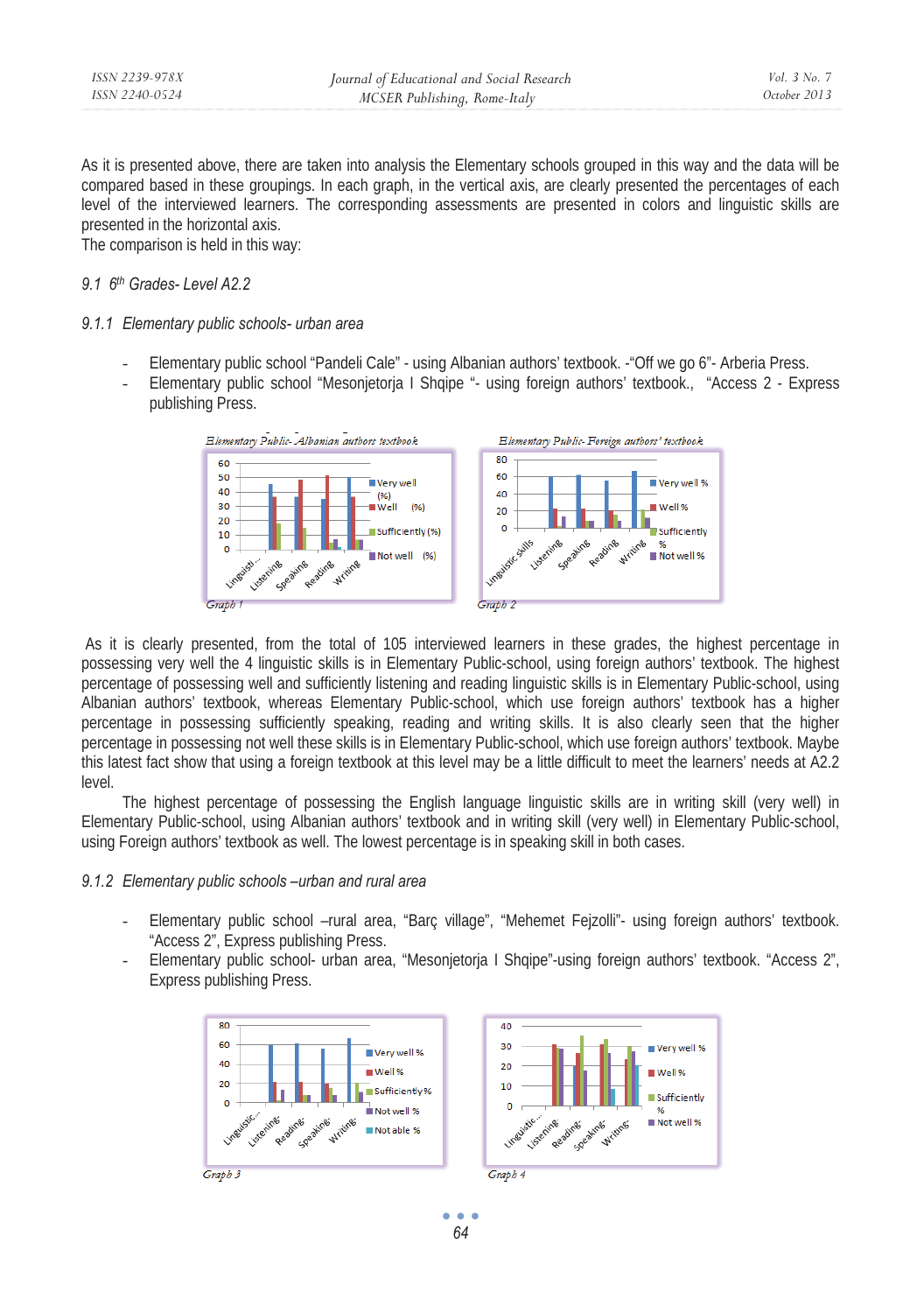| ISSN 2239-978X | Journal of Educational and Social Research | <i>Vol.</i> 3 No. 7 |
|----------------|--------------------------------------------|---------------------|
| ISSN 2240-0524 | MCSER Publishing, Rome-Italy               | October 2013        |

From 90 interviewed learners of these schools, belonging to 6<sup>th</sup> grades, the highest percentage in possessing very well the 4 linguistic skills, has Elementary Public-urban area school which uses a foreign text, whereas in Elementary Publicrural area school which uses foreign authors textbook, the percentage of possessing very well the 4 linguistic skills is very low compared to the previous school. From the data provided in the graphs above this percentage is higher in possessing well, sufficiently and not well these skills, so learners in this school are not able enough to possess very well English language, especially by using the foreign authors' textbook. Another fact which shows that the learners of the rural area, who use a foreign textbook, are not able in writing and speaking skills, is shown by a considerable percentage of 20% in writing skill.

 Apparently learners, who belong to the rural area, have difficulties for being adapted to the foreign authors textbook.

The highest percentage of possessing the English linguistic skills is very well in writing skill, and well in listening and reading skills in Elementary Public school -urban area using foreign texts. Regarding Elementary Public school -rural area using foreign authors' textbooks the highest percentage of possessing the English linguistic skills, is well in listening and speaking skill.

#### *9.1.3 Elementary private schools –urban area*

- Elementary Albanian private school urban area- "Thimi Marko" using foreign authors' textbook. "Access 2 " textbook, Express publishing Press
- Elementary Foreign private school (Greek) urban area-"Omiros" using foreign authors' textbook. "Access 2" textbook- Express publishing Press.



From the above data and results (graph 5 and 6) it is clearly seen that from 105 interviewed learners of these schools, the highest percentage of the Albanian learners who possess very well and well the 4 linguistic skills at this level (A2.2) is in Elementary Greek private school urban area , using foreign text. The lowest percentage in possessing the 4 skills is in Elementary Albanian Private school, urban area, using foreign text.

The skills in which the learners are more confident are writing and reading in Elementary Albanian Private school, urban area, using foreign text, very well in reading and writing and well in listening and speaking in Elementary Greek private school urban area, using foreign text.

#### *9.2 8th Grades- Level B1.1*

#### *9.2.1 Elementary public schools- urban area*

- Elementary public school "Pandeli Cale"- urban area, using Albanian authors' textbook. "Off we go 8" Arberia Press
- Elementary public school "Mesonjetorja I Shqipe"- urban area using foreign authors' textbook. "Access 4"- Express publishing Press.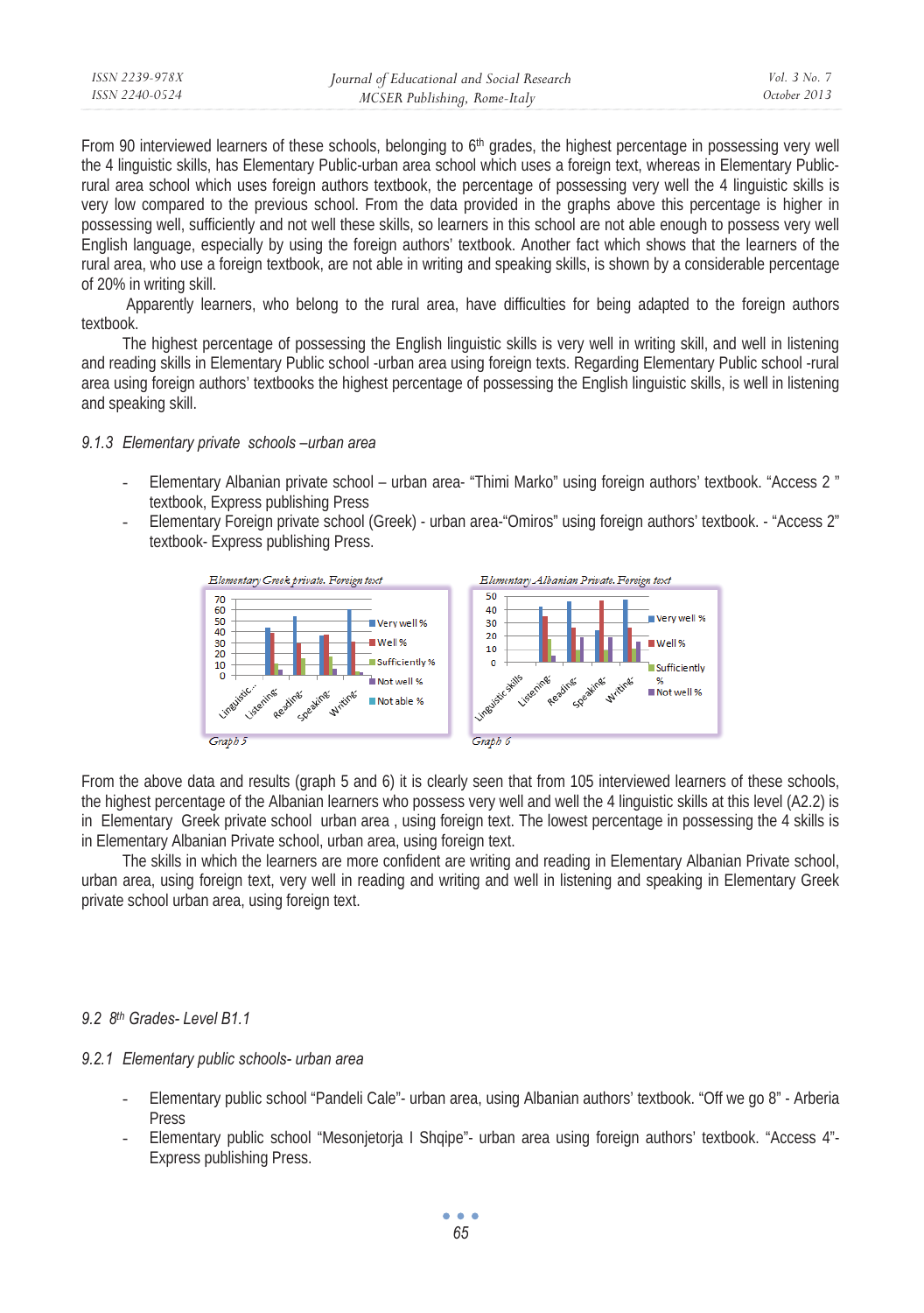

From the results drawn from the statistics provided above (graph 7 and 8) from 117 interviewed learners, the highest percentage in possessing very well the 4 linguistic skills is in Elementary Public-school, using foreign authors' textbook. The highest percentage of possessing well linguistic skills is in Elementary Public-school, using Albanian authors' textbook. The highest percentage in possessing sufficiently listening, reading and speaking linguistic skills has Elementary Public-school, using foreign authors' textbook, whereas in writing skill is Elementary Public-school, using Albanian authors' textbook. This school that uses Albanian authors' textbook has a higher percentage in possessing not well reading and speaking skills than the other school.

The highest percentage of possessing the English linguistic skills are very well in writing in Elementary Publicschool, using Albanian authors' textbook and well in reading. The lowest percentage in this school is in speaking and listening skill. This is shown in the fact that a small percentage of learners admit that are not well in listening and speaking.

Regarding Elementary Public-school, using foreign authors' textbook, the highest percentage of possessing the English skills, are very well in listening and writing and well in speaking and reading.

As it is obvious Albanian learners of this level feel better in writing skills, especially in Elementary Public-school, using Albanian authors' textbook.

## *9.2.2 Elementary public schools –urban and rural area*

- Elementary public school "Mehmet Ferolli" Barc village, rural area- using foreign authors' textbook. "Access 2 ", Express publishing Press
- Elementary public school "Mesonjetorja I Shqipe", urban area- using foreign authors' textbook. "Access 2" Express publishing Press.



 From 100 interviewed learners, belonging to urban and rural schools, the highest percentage of a very good acquirement of the 4 linguistic skills is for Elementary public school- urban area- using foreign authors' textbook, compared to only 4,6% in Elementary public school –rural area- using foreign authors' textbook. The highest percentage in possessing well writing skills are the learners of Elementary public school- urban area- using foreign authors' textbook, and for reading well are the learners of Elementary public school –rural area- using foreign authors' textbook. Regarding writing skill the learners of Elementary public school -rural area- using foreign authors' textbook have a lot more difficulties compared to Elementary public school- urban area- using foreign authors' textbook. They take a high percentage in possessing sufficiently and not well speaking skills.

The highest percentage of possessing the English linguistic skills are very well in writing and in speaking in Elementary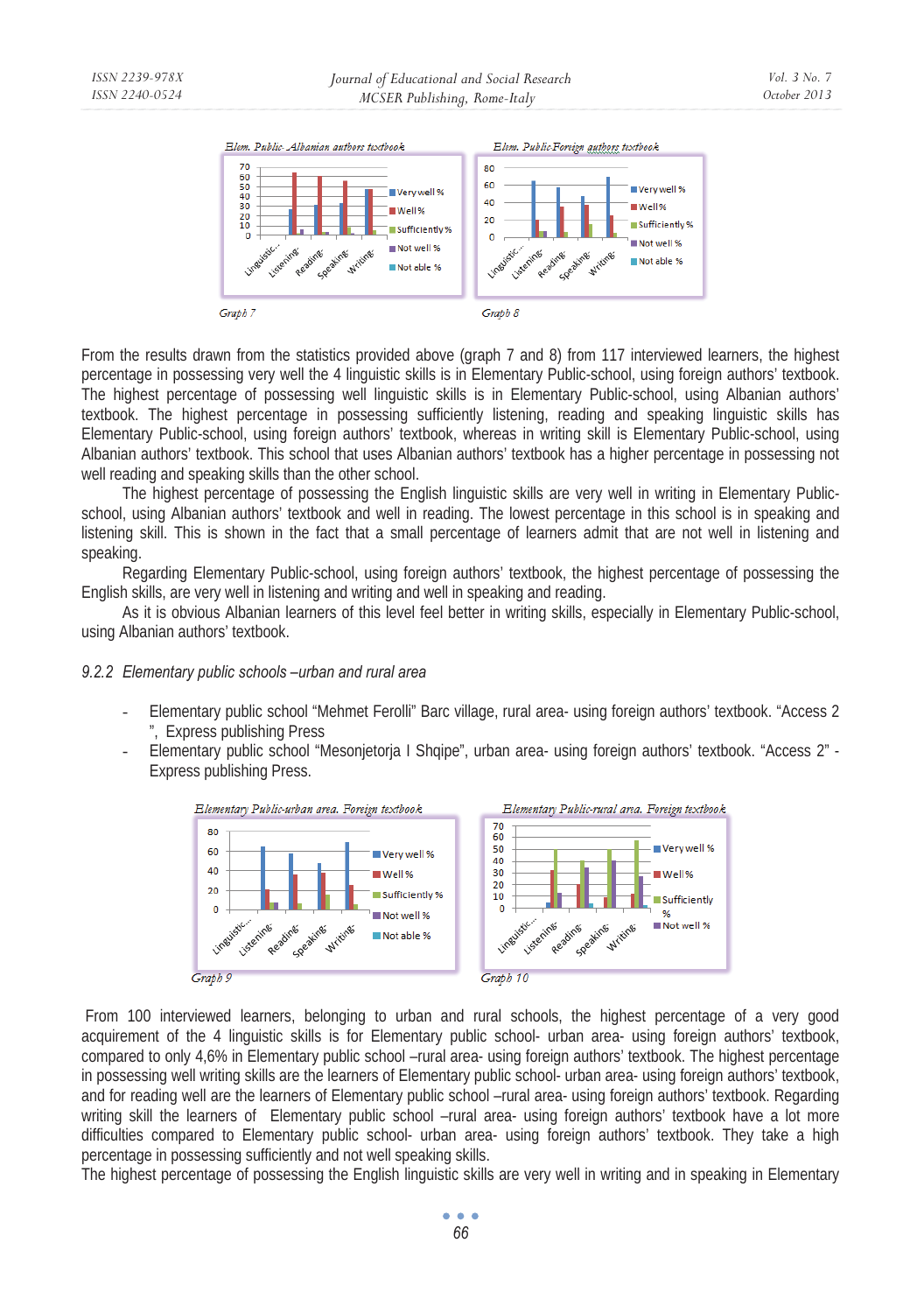| ISSN 2239-978X | Journal of Educational and Social Research | Vol. 3 No. 7 |
|----------------|--------------------------------------------|--------------|
| ISSN 2240-0524 | MCSER Publishing, Rome-Italy               | October 2013 |

Public-school, using Albanian authors' textbook, and reading well for Elementary public school- urban area- using foreign authors' textbook.

 It is observed that with the age growth there is a growth in the percentage of not possessing well or sufficiently the linguistic skills, and a decrease in very well and well level.

#### *9.2.3 Elementary private schools –urban area*

- Elementary Albanian private school "Thimi Marko", urban area, using foreign authors' textbook. "Access 4 ", Express publishing Press
- Elementary Foreign private school (Greek) "Omiros', urban area using foreign authors' textbook, "Access 4", Express publishing Press.



From the statistics taken from the  $8<sup>th</sup>$  grades in these two private schools (graph 11, 12), (105 interviewed learners) there are drawn out these results: The highest percentage in possessing very well the 4 linguistic skills, are in Elementary Albanian Private School, urban area using foreign text. In this school learners possess well reading and speaking skills as well.

The highest percentage in possessing sufficiently and not well the 4 linguistic skills is the Elementary Greek private school urban area using foreign text. A good indicator for Elementary Albanian Private School, urban area using foreign text, is the fact that there is not any percentage of learners who possess not well any of the 4 linguistic skills. The learners belonging to this school possess better Writing and reading skill; the above percentages show this.

The learners belonging to Elementary Greek private school urban area using foreign text possess very well listening and writing skills and well reading skill.

Generally talking Albanian learners have deficiencies in the Speaking skills and feel better at writing skills.

## **10. Conclusions**

This study aimed at observing and comparing the actual objectives designed by the Institute of Curricula and Training in Albania and Common European Framework of References (CEFR) that help learners actualize linguistic elements which are in accordance with the proper levels for each grade in elementary education and what learners have actually reached in different grades.

It should be noted that all the displaying data and results tend to provide evidence on the actual situation of English language acquisition in Elementary Albanian learners, by displaying differences in different social levels, different textbooks used, and different schools. It refocuses the purpose of this study on, revealing a synopsis of what was found and leads into the results of the findings. Each school is different and the conditions are never the same from one class to the next.

The statistical analysis revealed that the percentages in the acquisition of the linguistic skills vary based on the school, textbooks, and areas; urban or rural. The principal findings of the study are evidences of the differences in knowledge and attitude of the learners, after they have acquired the sufficient knowledge, by doing a self- assessment.

In the 6<sup>th</sup> and 8<sup>th</sup> grades of elementary public school- urban area using foreign authors' textbook, in spite of the best language acquisition in the 4 linguistic skills, the users of this textbook, has a higher percentage in possessing sufficiently these skills, compared with elementary public schools- urban area using Albanian authors' textbook. This fact shows that in schools with a high level of the learners foreign authors' textbooks should be used whereas in schools with a low level of learners Albanian authors' textbooks should be used; the last ones are easier to be assimilated by a lower level of Albanian learners. The linguistic skills that are